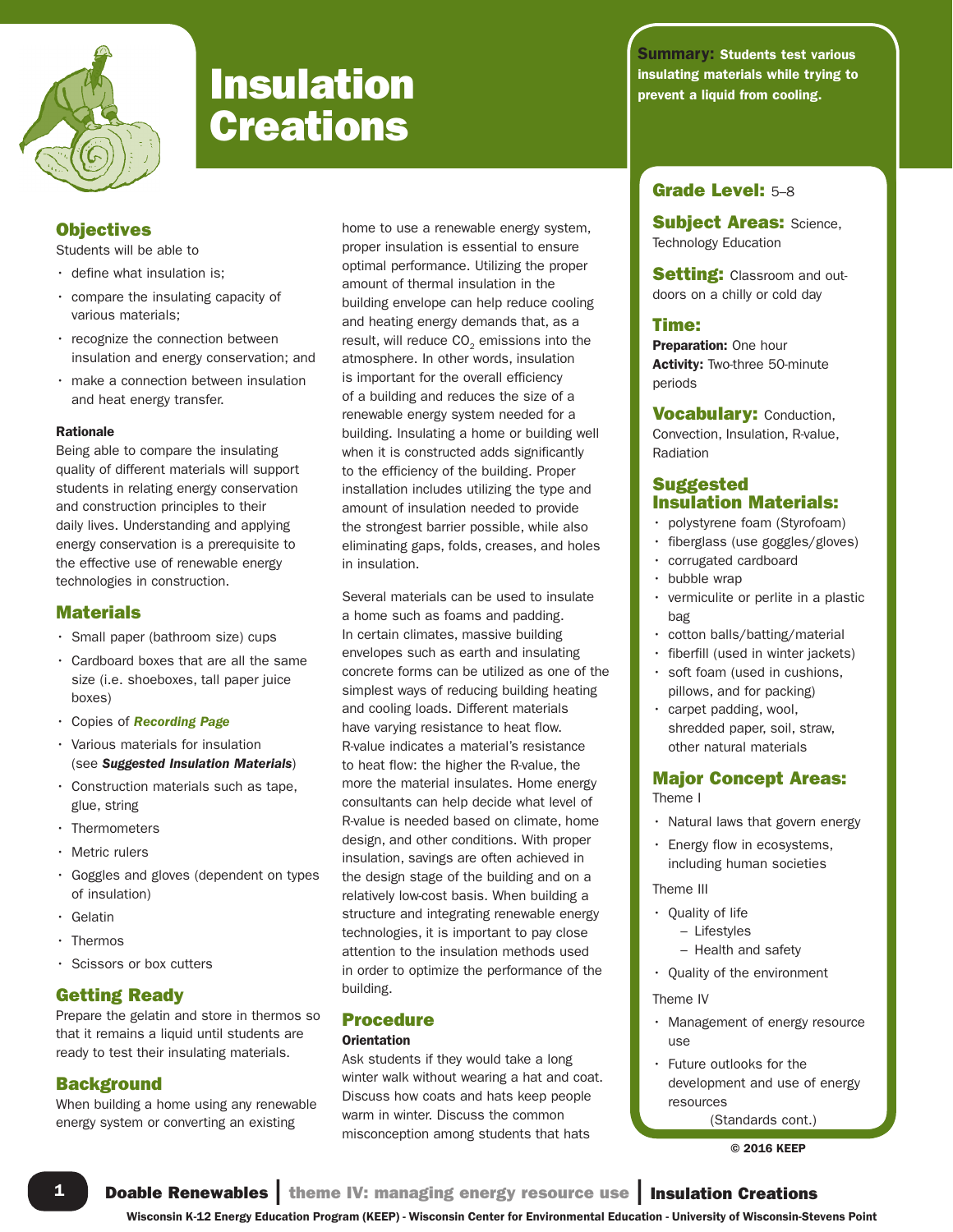#### Standards Addressed:

Wisconsin Model Academic: SC: A.8.1, B.8.3, C.8.1, C.8.2, C.8.3, C.8.4, C.8.5, C.8.6, C.8.7, C.8.9, C.8.10, C.8.11, D.8.8, G.8.7 TE: A.8.1, B.8.4, C.8.1, C.8.2, C.8.3, C.8.4, C.8.5, D.8.2

Common Core ELA: RST.6-8.3, SL.5- 8.1b, SL.5-8.1d, SL.5-8.4, SL.5-8.6, WHST.6-8.7

Common Core Math: MP4, MP6, 6.SP<sub>5</sub>

NGSS: MS-PS3-3, MS-ETS1-1, MS-ETS1-2, MS-ETS1-3, MS-ETS1-4 SEP: Constructing Explanations and Designing Solutions DCI: PS3.A: Definitions of Energy, PS3.B: Conservation of Energy and Energy Transfer CCC: Energy and Matter

and mittens provide heat by making sure students understand that our bodies generate heat and that clothing helps our bodies retain heat by acting like insulation.

Ask students how homes stay warm in winter. Help students to identify sources of heat in their homes. Explain that just as our bodies can lose heat, heat can escape from homes, too. Challenge students to list places where heat can be lost from homes (e.g., windows, doors, walls, outlets, ceiling).

#### Steps

**1.** Tell students they will be in teams and that each team will design an energy efficient home. Their challenge will be to keep the inside of the home warm. The inside air will be represented by liquid gelatin in a paper cup. Just like air that has been heated by a furnace, this gelatin has been heated by a stove. If necessary, show students how gelatin will set after it has cooled; their mission is to prevent the liquid from losing

heat and solidifying. Explain that they will need to do several tasks before beginning their home construction. They will need to research various types of insulation, create a hypothesis, state a prediction, document variables and experimental design/procedure, and sketch their design with metric measurements. Explain that they will be collecting data from their experiment, comparing their data to that of other teams, and presenting their designs using their sketches as evidence to explain their project to their peers.

- 2. Divide the class into small teams. Provide each team with a box, an empty paper cup, and a copy of the *Recording Page*.
- 3. Tell students the cup will eventually be filled with the heated "air" (the gelatin), and that they should design a way to keep the "air" in the cup warm.
- 4. Introduce students to the materials that are available for use in their homes. Students can bring materials from home as necessary if time permits. Students should research the insulating materials and fill in that section of their *Recording Page* before they begin construction. Go to the KEEP website for resources or conduct additional research. Caution: If students plan to use fiberglass remind them to use goggles/gloves to protect their eyes/ skin. Discuss which materials they are choosing and how they are using the materials to best conserve energy in the form of heat.
- **5.** Review the engineering constraints listed on the *Recording Page* and have student complete the Hypothesis, Prediction, and Variables sections.
- 6. Remind students that they will need to be able to open their box to take the cup in and out to periodically check the status of their "air." Additionally, an opening for their thermometer must be provided so they can collect and

record the internal termperature of their home. Hint: They can design their home so that the thermometer can be read without opening the box. For example, a window would allow them to collect observations so they do not have to continually open the box.

- 7. Students should sketch their home plans and then begin the actual construction. The team should divide up the jobs to make sure everything has been accomplished. One student can take and record metric measurements of the box. One student can sketch the home design and label each side with the correct measurements. Another student can begin writing the technical instructions. A set of example technical instructions may be: Step 1-Measured the length of the box. It is 25.4 cm long, 19.4 cm high, and 12.4 cm wide. Step 2-Cut a piece of bubble wrap that is 25.4 cm X 12.4 cm and glued it to the bottom of the box. Reminder: There should be one sketch for each step. Students will be using these sketches and instructions as they present their design to peers at the end of the lesson. After homes are complete, set them aside to be taken outdoors the following day or when time permits.
- 8. After students have dressed for the outdoors, take them outside and have them line up their homes containing empty cups. Fill each cup with the hot liquid gelatin from the thermos and tell students to quickly, but carefully, "close" their homes. Caution: Warn students that the gelatin is very hot. Also, be sure that all boxes are sitting on the cold ground. Having a piece of cardboard, a blanket, or other material under a box will help prevent conduction and would be an additional variable.
- 9. Have students test their homes' heat retention abilities and record their results on their *Recording Page.* Take the temperature (quantitative data) and visual observation (qualitative data)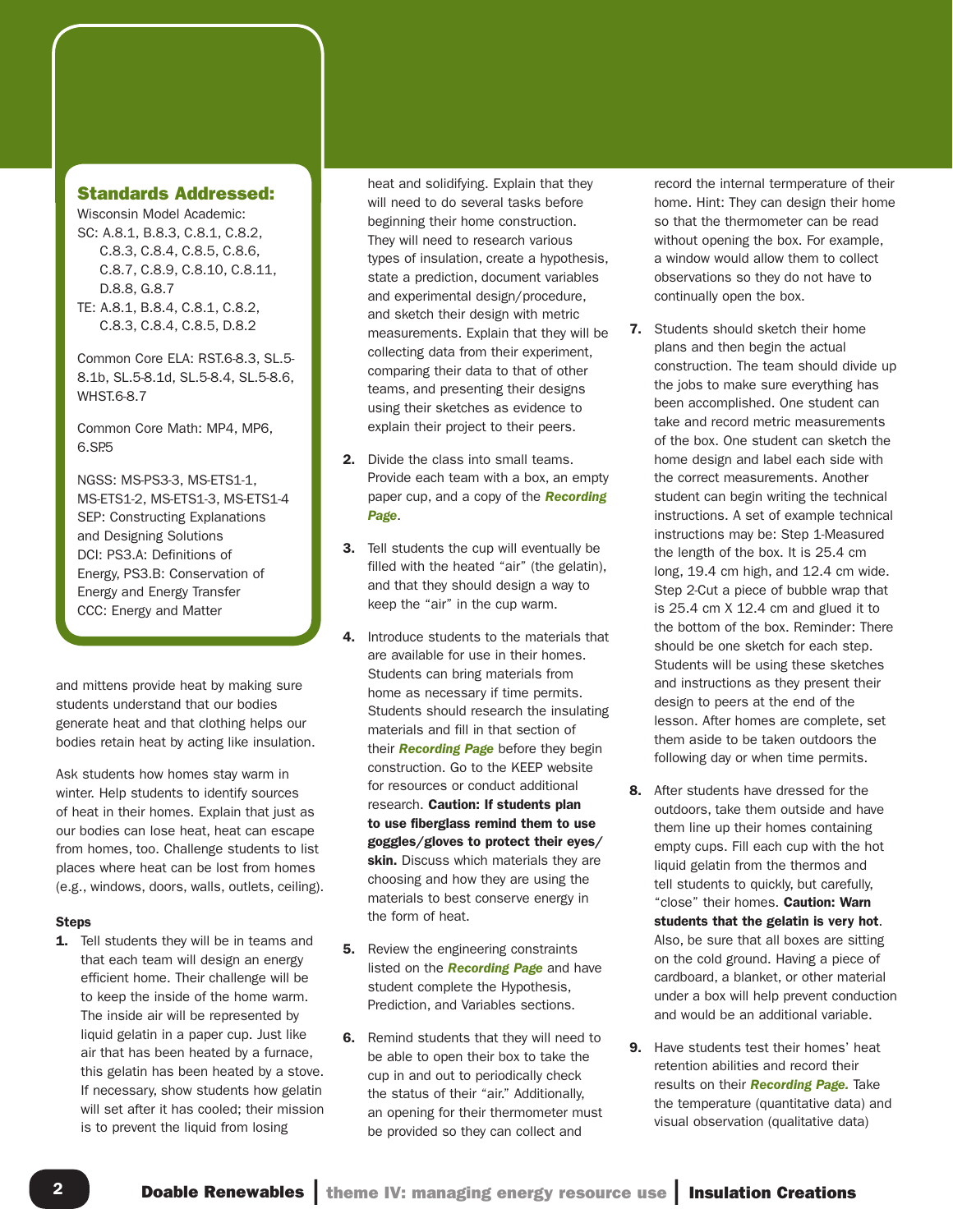every three minutes, recording when the gelatin becomes solid. Encourage students to use words like "thickens", "coagulates", and "firm" in their descriptions. Once the gelatin solidifies, students should stop taking data.

- 10. Students should complete the *Peer Discussion Questions*. They should also compare data with at least one other team. Teams can also create charts or graphs to show their data (time on the X axis; temperature on the Y axis).
- 11. Have the students present their results to the class. Each team should show their design sketches, and graphs if applicable, to their classmates explaining the type of insulation used and describing both the qualitative and quantitative data collected. Based on their evidence, students should provide a concluding statement as to whether or not people should use the specific type of insulation selected for their homes.
- 12. After all teams have presented their designs, have a large group discussion and ask the students to suggest ways to improve their designs in order to keep their "air" warmer longer. Refer back to the *Recording Page* and discuss the answers to the questions.

#### **Closure**

Discuss various types of insulating materials commonly used in homes and buildings. Have students list reasons why insulating buildings is important. Discuss how insulation affects the energy efficiency of a building.

#### Assessment

#### Formative

• How well did the students conduct their experiments? How well did they work as a team?

- What insulation materials can they list that appeared to be most effective?
- How thoroughly and accurately did students complete their *Recording Page*?
- How thorough and accurate were the students' responses during the large group discussion?
- How well did the students present their data, explain their house construction, and use evidence to explain why their insulation was or wasn't effective against heat energy transfer?

#### Summative

Ask students to research three types of insulation used on houses. Based on their findings from the experiment, which of the insulation types would they recommend? Why?

#### Extensions

Allow students to experiment with various weather stripping and caulking materials in an activity similar to the above. Explain to the students how this can be used in conjunction with insulation to reduce the leaks and drafts in a home.

If installing passive and active renewable energy systems to heat homes has already been studied, challenge students to explain why homeowners might want to ensure their homes are well insulated before installing these systems.

Have students 'test' the air tightness of their box by placing a feather on top of the gelatin container. Close up all the boxes and place a fan approximately 3 inches away from the first box. Turn on the fan for 30 seconds. Turn off the fan. Open the box. Has the feather remained in place? Test all student boxes. Have students discuss why some feathers were displaced while others remained intact.

Have students extend their understanding of insulation by researching R-values of different materials. See if they can

determine the R-value of insulating materials used around their home or school.

Change the experiment to be completed during the warm season. Instead of trying to keep the heat in the house, try to keep the cold in the house. Switch out the gelatin and use an ice cube. Make sure all cubes are the same size. Place the cube into the cup. Take the temperature every three minutes. Use a pipette to remove any liquid from the cup. Measure that water in a graduated cylinder and document the amount of ml on your observational chart.

Social Studies connections: People around the world use the materials they have available to them in their surrounding environment to insulate their homes. Snow and ice can be insulators in the Arctic. Brick and adobe are used in the hot and arid regions and the thickness of those materials have an effect on how cool the homes remain. Trees provide shade for homes which help temperatures to remain cooler.

#### Final Connection

Use this activity to provide a basis for thinking about energy conservation through utilization of insulation techniques. Then, challenge students to incorporate what they have learned in the cumulative project, "Green Home Design."











**3** Doable Renewables | theme IV: managing energy resource use | Insulation Creations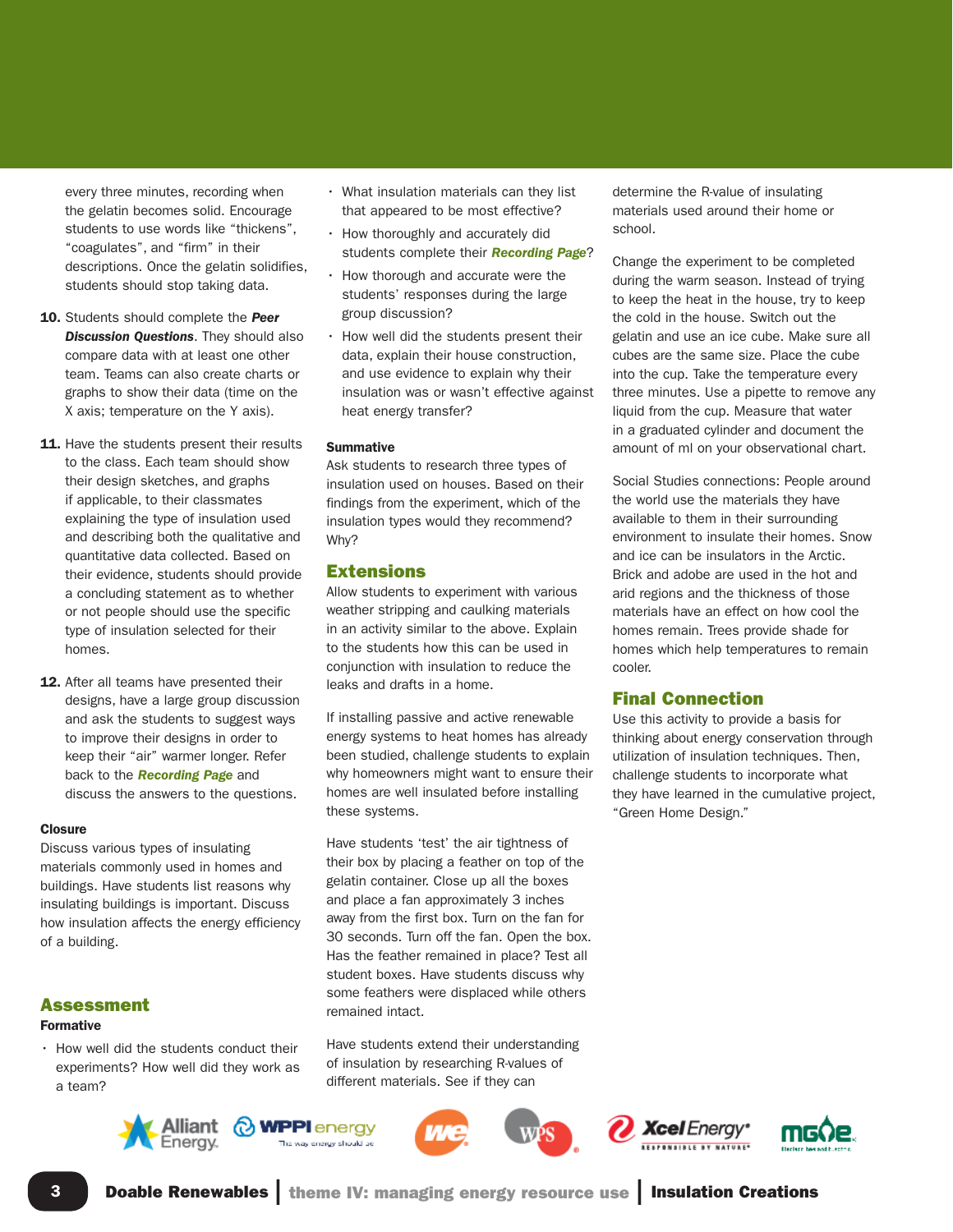

# Recording Page

# Building Criteria and Parameters

# Engineering Constraints:

- You may only select one kind of insulation.
- Added materials should not exceed 2.54 cm (1 inch) thickness. Remember you are insulating a home—leave room for the furniture!
- All materials must be installed inside the box.
- No heat source may be added to the inside (e.g. hand warmers, flashlights).
- The "air" (cup with gelatin) must not touch any materials on the sides or top when placed in the box.

#### PROBLEM:

How can we properly insulate our shoebox house so that the gelatin will not solidify when placed in a cold environment?

#### RESEARCH:

List your building materials below and any data you've collected about these materials through your research.

Why do you think these materials and design will help your "home" retain heat?

Include the approximate R-value of your insulating materials below.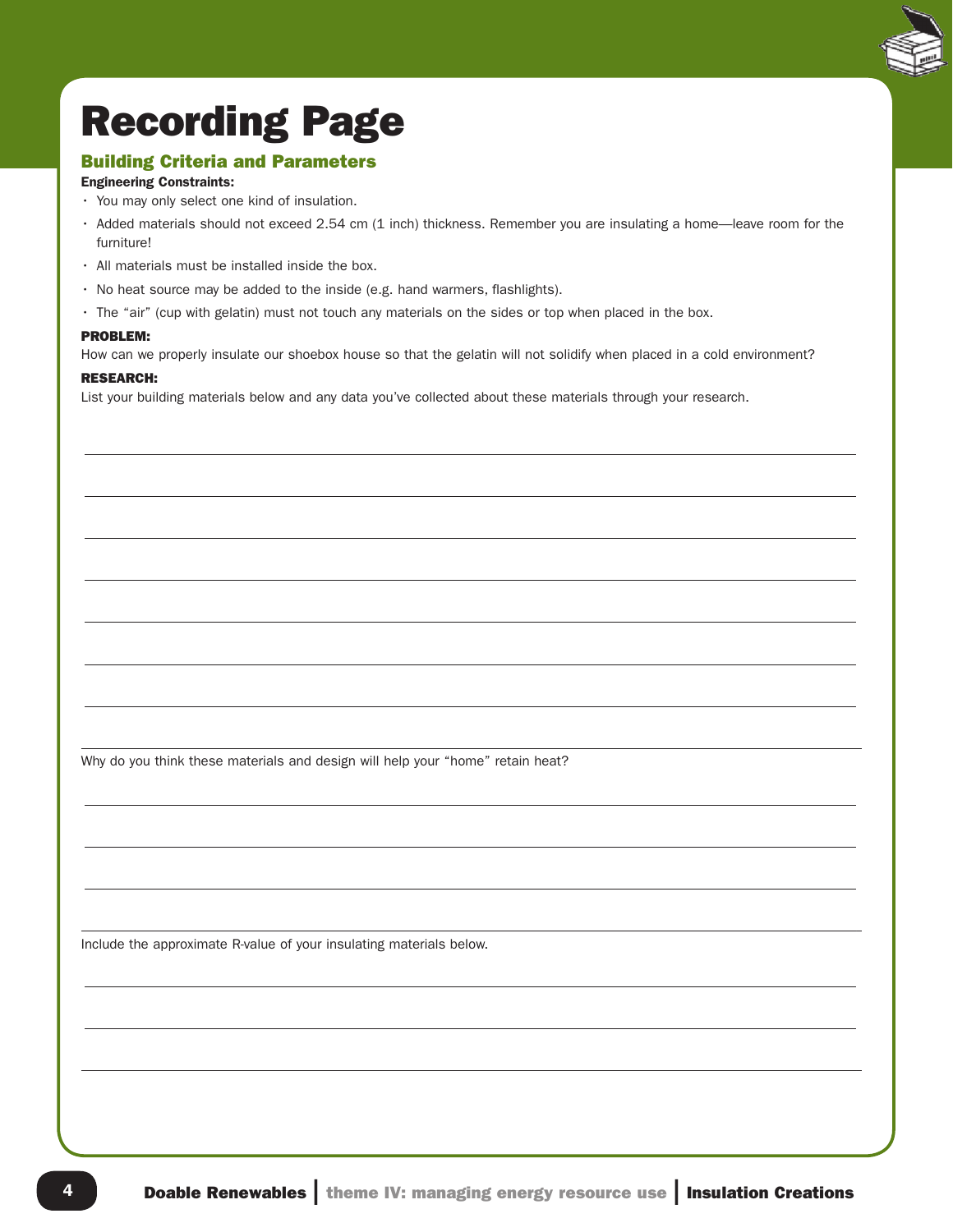

#### HYPOTHESIS:

Write your hypothesis using the words "if", "then", "because." Example: If I use the styrofoam, then I think the gelatin will not solidify because it is very dense and has a fairly high R-value.

#### PREDICTION:

Provide a prediction of how long you think it will take the gelatin to set? \_\_\_\_\_\_\_ minutes

#### VARIABLES:

What is the control in your experimental design?

What is the independent variable(s) in your design?

What is the dependent variable(s) in your design?

#### PROCEDURE:

Write each step involved in insulating your house on a blank piece of paper (example: Step 1-measure the walls of the box). Also, draw a series of sketches, complete with metric measurements, which illustrate all of the dimensions. You can use this information when you discuss your project during the peer review/presentation.

# QUALITATIVE AND QUANTITATIVE DATA CHART

*\*Length of time to solidify will be dependent on current weather conditions/temperatures outdoors.*

*\*Look under extensions to see how you can change this activity during the warm months by using an ice cube instead of gelatin.*

|                                         | <b>Qualitative Data</b><br>(what the gelatin looks like) | <b>Quantitative Data</b><br>(temperature of the box) |
|-----------------------------------------|----------------------------------------------------------|------------------------------------------------------|
| <b>Write Start</b><br><b>Time Here:</b> |                                                          |                                                      |
| 3 minutes                               |                                                          |                                                      |
| 6 minutes                               |                                                          |                                                      |
| 9 minutes                               |                                                          |                                                      |
| 12 minutes                              |                                                          |                                                      |
| 15 minutes                              |                                                          |                                                      |
| 18 minutes                              |                                                          |                                                      |
| 21 minutes                              |                                                          |                                                      |
| 24 minutes                              |                                                          |                                                      |

Compare your data with another team that used a different kind of insulation. What did you discover?